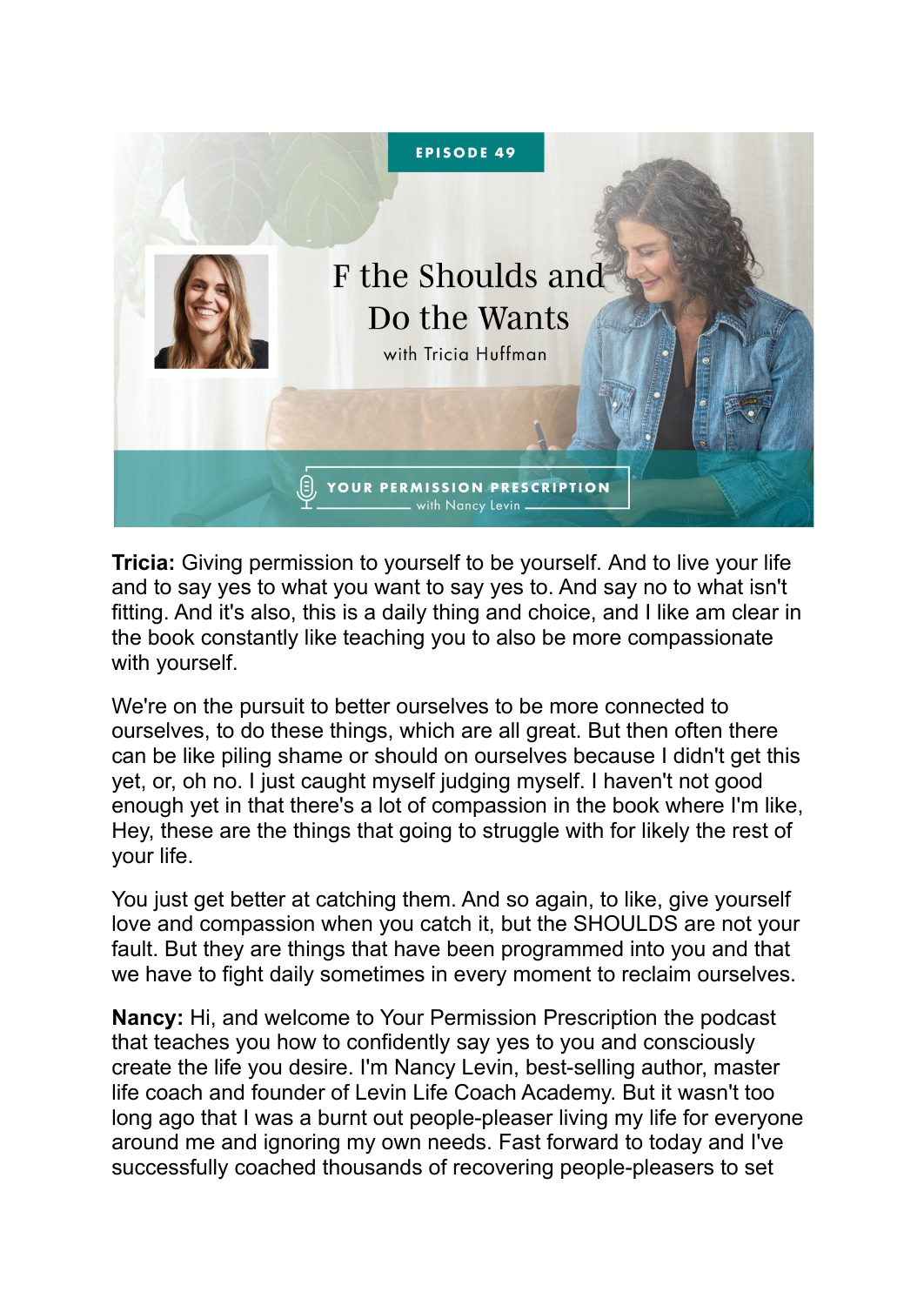boundaries with themselves and the people around them so they can live a more fulfilling life on their own terms.

I created Your Permission Prescription to help you do the same. Be sure to tune in for actionable coaching methods from me, interviews with other incredible coaches, speakers, and authors, plus one-on-one live coaching calls and so much more.

If you're ready to start saying yes to you, then you're in the right place.

Welcome back to Your Permission Prescription. I'm so excited today for our guest to join us. Today we've got Tricia Huffman with us, and she is also known as Your Joyologist. And I have been following her for years and I'm so excited that we are connected now. Tricia is a rock and roll roadie at heart. And by her first career, she specializes in working with those in the public eye to keep them in integrity with who they are, and who they want to be, while also enjoying the life that they're currently living. She's a mental health and mindset expert known for sharing real talk with heart, calling you to uncover and honor who you are and empowering you to claim your joy daily via her social media. Her Claim It podcast, Your Joyologist product line, Own Your Awesome - Daily Inspiration app and everything that she does.

And her brand-new book is available now published by Hay House. And it is got a phenomenal title F the SHOULDS Do the Wants, Get Clear On Who You Are, What You Do, and Why You Want It. So, Tricia, welcome.

**Tricia:** Thank you. Thanks for having me.

**Nancy:** I, like I said, I've been following you for ages. I love Your Joyologist, everything that you've got on your site, all the goodies and practical applications of things.

And I love that you now have this book.

**Tricia:** Me too.

**Nancy:** So I'd love to, I'd actually love to hear a bit about your own journey, you know, from working with musicians. I know at the beginning being the roadie, being all that, how you had your own turning point to then shift and how you got to where you are today.

**Tricia:** Yeah, well, so I feel like there were like two main points in my life that have led most of my life. And one was when I was 15, I had a lot of undiagnosed pain, all sorts of like medical issues that weren't serious,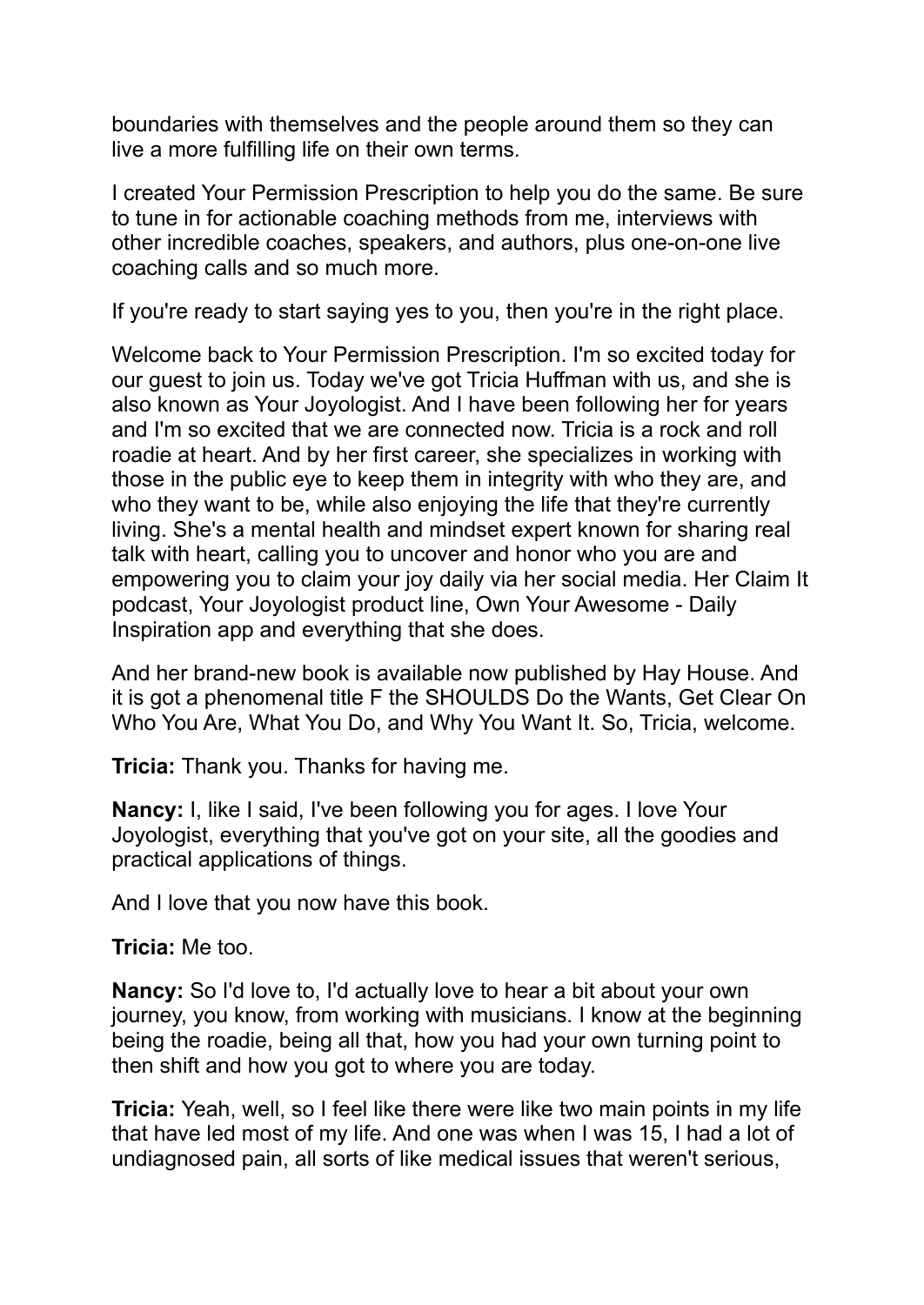but were annoying and real. And my mom was a nurse and took me to all sorts of specialists and didn't really get relief.

I was eventually diagnosed with fibromyalgia when I was 18. The physical pain actually did some good for me in a way that I kinda just was over life. And I saw a lot of adults, including my own parents that were unhappily married, that just didn't look like they were enjoying life. So it was like really present to how miserable a lot of people seemed, especially adults that I was supposed to be listening to and figuring out already what I was going to be doing with my life.

And I actually got really close to ending my life and I had this really breakdown moment. Where I was like, if you think about this all the time, you're either going to do it.

Or what if you just chose to live life a different way. That was like, I'm done. I'm done with the BS of trying so hard to fit in. I realized I couldn't do anything about my physical pain at the time. But could I do something about the mental pain I was causing myself daily that I think we, as humans all do, and it's not even our fault.

Right? Like it's just things that are wired into us. So this wanting so badly to fit in and for people to like me and you know, I felt like I wanted to stand out and fit in at the same time. So I really in this sort of dark moment chose to live. I was like, all right, I'm going to try life a different way.

And I'm going to stop caring so much about what other people think. I mean, this was a daily thing that I had to work on. It wasn't just like, bam, I'm not going to care. Everything's easy peasy now. But that included even my parents and you know, my teachers or like the cool kids. Even though I didn't really tune into the SHOULDS until later it felt very much like every day.

These like, should I raise my hand? What should I wear? What should I say? What should I act like for boys to like me? So I wasn't tuned into the SHOULDS, but I really felt that energy. So at that age, I started to live life differently and to try not to care. What people were saying, or really just to make my own opinion be the more important one.

Cause I, of course I cared and I still care, but every day I still fight to be. Tricia, but what do you think, what do you want to believe? What do you want? Which is a big thing that the book dives into. So I, so I wanted to become a live sound engineer and I didn't even know what it was. I just loved going to concerts and I would be like, oh, the guitar is too loud and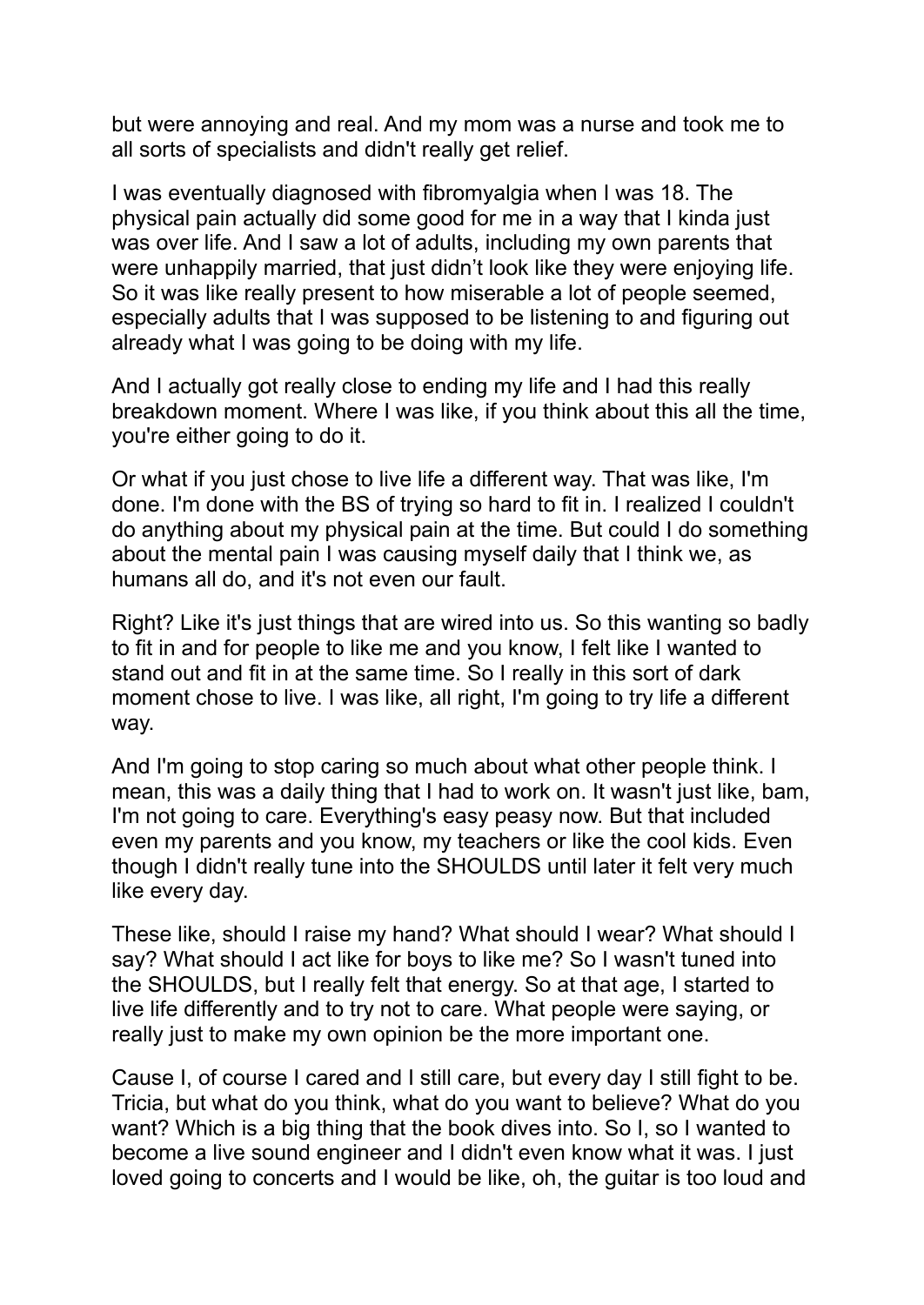this, and I didn't know what it was, but I just pursued it and made it happen.

And I was a touring live sound engineering. At the age of 25, I was chosen to work for Dolly Parton. So I made it.

**Nancy:** Oh yeah, you did.

**Tricia:** So, so that's what I was doing. Doing that and living my biggest dream, which it really was like, and it was a great life. And when I wasn't touring, I would, oh, I'm going to go to Bali for a month.

And like, I really was living my life and I loved it. And what I saw was these people that were really living out their biggest dream. I was living out my biggest dream. They were on stage singing their songs, you know, could fly off to a private island. I was willing to Bali but staying in a you know, an affordable place, but they could like fly, they would, you know, there's one woman that I worked for. I love so much. And she would buy the same pair of shoes over and over again. She liked them not knowing she had them already. These people had it all and they even, I saw had amazing like family and loved ones.

So it wasn't as if you know, they were in like these toxic relationships and stuff too. So really had it all. And yet still they weren't lit up, oh my gosh, I'm alive. I'm living my dream life every day. Doubts, fears, comparisons saying yet, not really having great boundaries. Which I didn't know what boundaries were back then. You know, like wearing themselves out for you to say no, so many things.

And so this was just happening, but again, I was like, oh, well, I'm living my life. And, and the second turning point was my dad passed away suddenly. And I never, I had experienced loss before, but that shook me in a way that is still so confusing to me. And it really said a bunch of things free for me, but I was, he died on the day or I've we found out about his death because it was an accident.

And he was found, I was supposed to be flying to Australia to start a tour that I'd be gone for the whole year. And I worked towards a tour. So like I said, when I wasn't working, I would go off and spend my money. So I did not. I didn't have a home. I didn't have anything. I was supposed to be on tour for the year, making a lot of money.

Livin' my life. I, from the funeral, I flew to Australia still, but I was such a mess. And I also, again, was waking up to everybody else in this world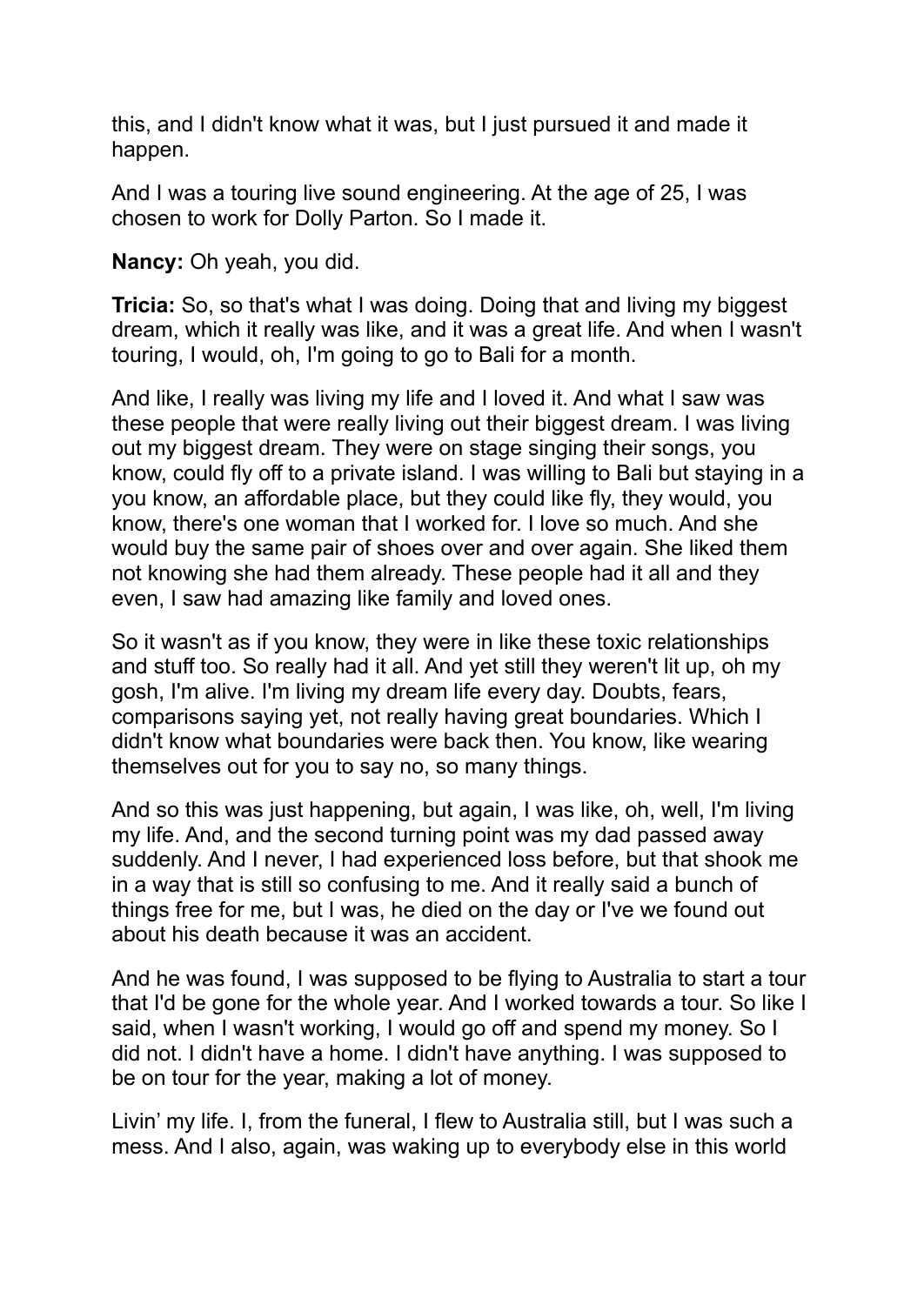seems miserable no matter where I go, like, why are we all here? Not realizing you could slip and fall and hit your head. And die.

That's what happened to my dad. Like the oddness of it all too, was just, we always say you could die tomorrow. And it was true. What is the point? What are we all doing here, if not to be alive in our lives. And so I was really frustrated and like just wanted to shake people on the streets.

And I was miserable because my dad died. But also. Woken up, but I was like, what's, what's going on with you? And I get it, we all have pain. I have pain right now, but you're alive. Like, you know, can you, again, experience some joy today? So anyway, I realized I was just such a mess on tour that I was just witnessing other people.

I said, I'm done with sound. I'm never going to do sound again. I could have said, I need a couple of weeks off to heal. I'll be back in the summer. And I said, I'm never going to do sound again. I don't know what I'm going to do, but, I want to wake people up to living their lives. And so I quit my life and I didn't have a place to live and I didn't have money.

And this message came from somewhere. I don't remember reading it or seeing it. It was just like I'm done with the SHOULDS and it made no sense to me because I didn't think I lived a life of SHOULDS. Right. But I actually chose to focus on the word itself. So I wouldn't allow myself to say the word and very quickly I realized I needed a replacement for the word, because I was so committed to it that I would be in conversation and I'd be like, Nancy, what shou-?

I wouldn't let myself say it. So I was like, what else can I say then? Like, I don't understand. It was just like a word I use all the time and I didn't realize it. And I went through different things and what I decided was WANT was the best word for me to use, to replace it. And that changed everything. So every day through all these small moments, I'd wake up.

Oh, I should get out of bed. Do I want to get out of bed? Like, I actually don't have anything to do, but why should I get up out, because that's what people should do. They should be out of bed by now, like all of these small ways that we make our lives hard and feel like I'm a bad person because I'm not out of bed yet.

Or, what should I eat for breakfast? What is the best wellness health thing that I'm supposed to be do it should be doing for my body. So it just made me slow down to everything. And so I focused on that so long.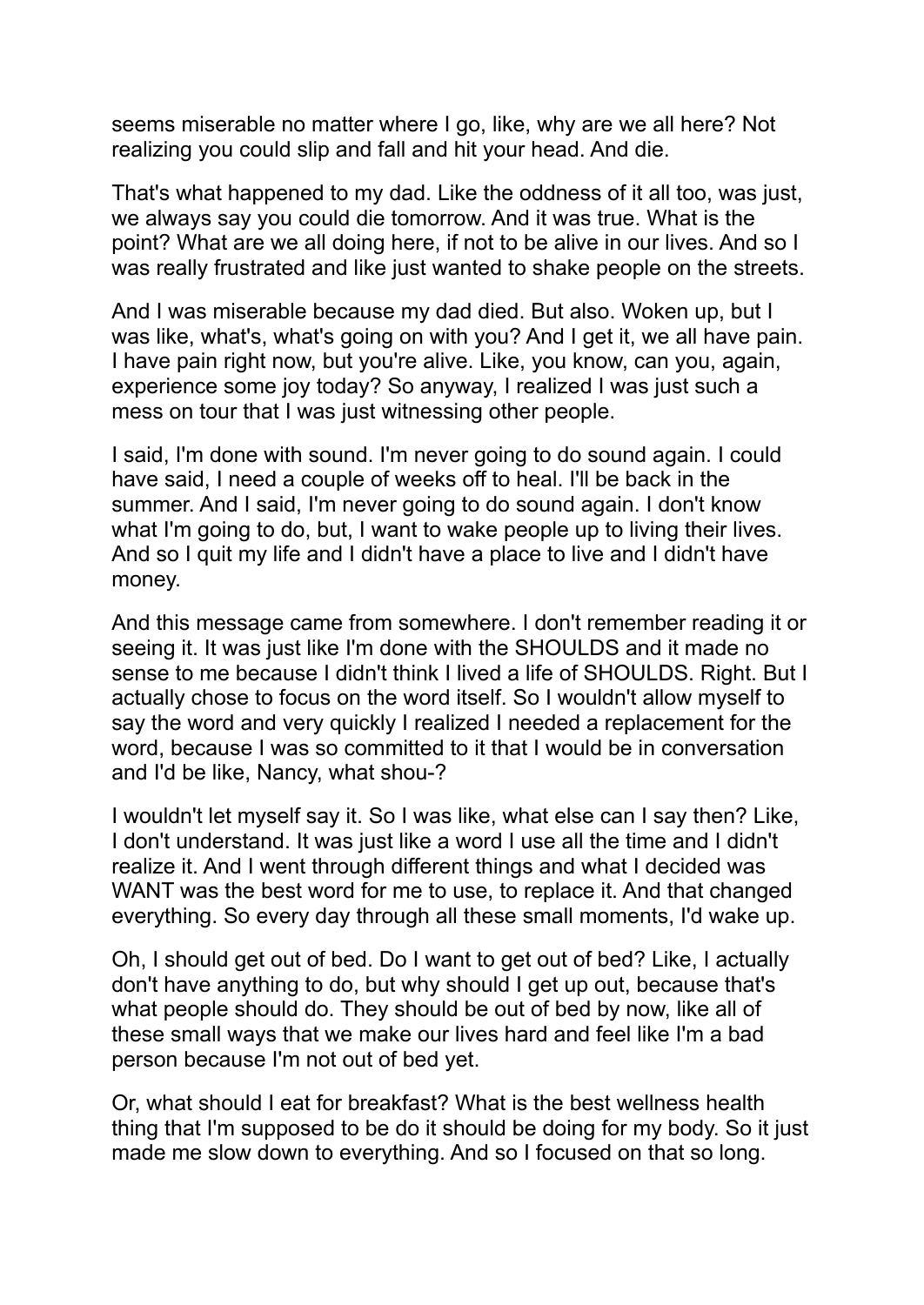And so this whole book is just the very deep realizations of that implication of that word that still messes with me.

I gave up the word in 2008. So what are we at, 14 years later? And so it's a daily thing that I'm still, I don't use the word, but I can feel the weight of it and have to keep coming back to "Whoa." Hello, Tricia, what is it you want and why?

**Nancy:** I'm just lit up listening to you. And I love this and there is such a beautiful compliment between what you're sharing and my work as well.

You know, this whole idea of living packaged to be digestible. To other people. And you know, when we are doing that and we are living so other referenced, we don't focus on what do I want, what do I need? What do I think, what do I feel? Because we're so consumed with what everyone else thinks. And that's really where the should comes from.

How am I lining up? So it's comparison. And it's also about what do I make it mean about staying in bed longer? What do I need to get mean about myself? If I do this or don't do this? Yeah.

**Tricia:** What I've realized? Well, I've realized so much obviously, cause I wrote the whole 16 chapters about it.

I've been talking about this for so long and like people, the word should, andthey're like, yeah, yeah. You don't believe me, let me tell you how much a huge thing that I think a lot of it is tied to is the many ways that we are judging ourselves every day. And then we say, What should we do?

What will this mean about me? Which I think there's even, that's a section in this, in my book where I say that we're often like jumping into, what will this mean about me? What should I do? What's expected of me? Is this okay? What are people gonna think? And so really all of those thoughts that we make up, like the world is going to have of us and they might, but that's you judging yourself for your choices.

Bingo. I slept in. I'm bad. I'm wrong. I'm lazy. Whatever the thing is. And so we're constantly judging ourselves all day long. But acting as if it's the world doing it to us.

**Nancy:** Right. We're so afraid that the world is going to judge us, that we don't even realize the degree to which we are already judging ourselves.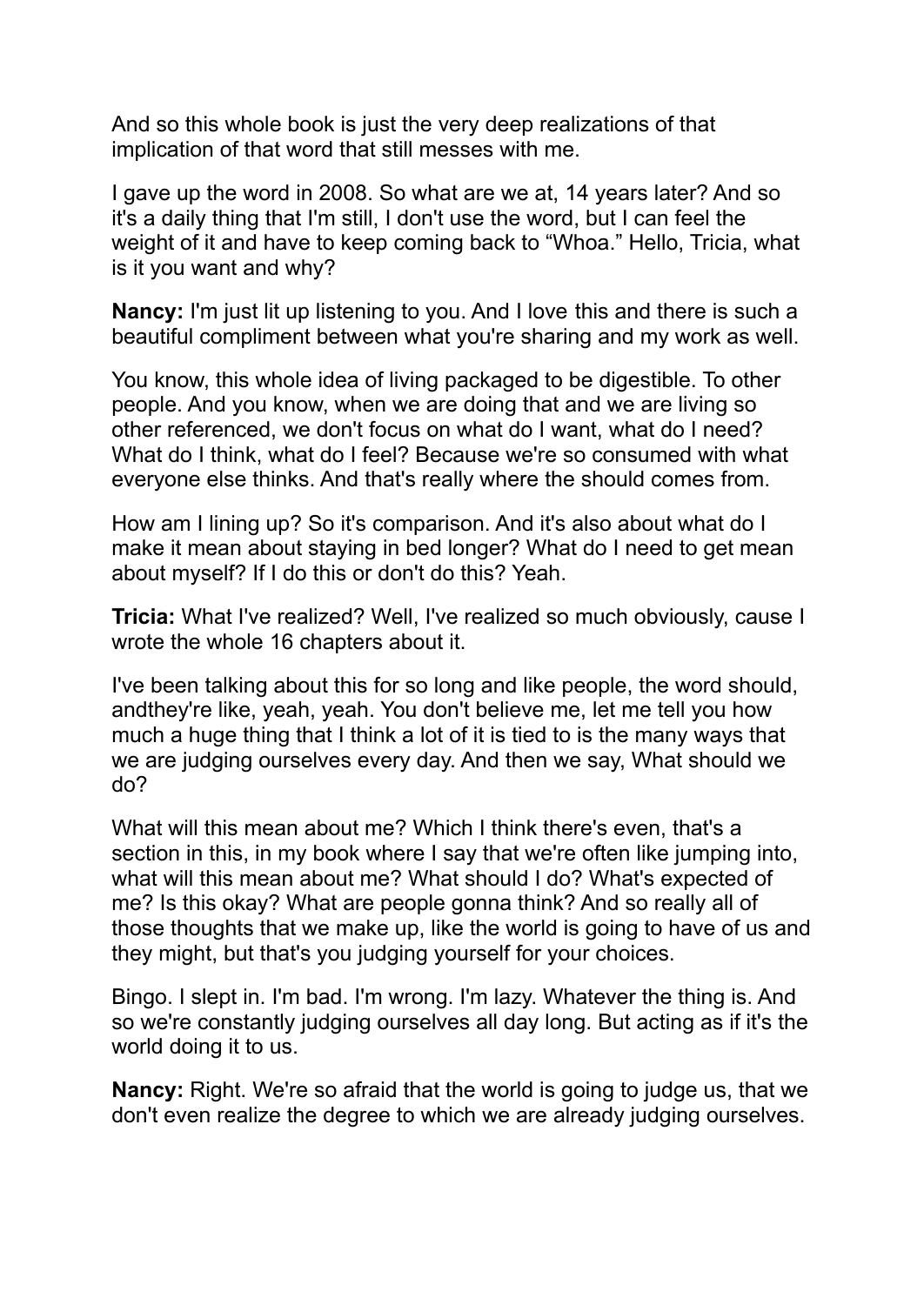**Tricia:** Yeah. And so that's a lot of the daily insight for me, constantly catching myself, judging myself in quiet, being able to see. Wow. Is that really what I believe. And is that really what I want to believe? Cause some of them are so deeply rooted that a part of me does believe those things, but I've been conditioned from the SHOULDS to believe what I should be doing, or how I should look, or how I should act.

And so then just being able to ask myself, is that what I want to believe right, is such a game changer.

**Nancy:** One of the things I knew I wanted to talk to you about, and this feels like a very natural segue into it is this concept of integrity. And I know that it is a big piece in the book. It's even when I introduced you and it was in your introduction.

Let's, let's talk about that. Let's talk about how integrity shows up and how effing the SHOULDS cultivates our integrity.

**Tricia:** Yeah. Well, so that's to one actual concern I have is that people might read the title "F the Shoulds, Do the Wants" and think. Oh, so this is only about living your dream life or a big want.

And I'm only going to do what I want, and it is. But as I also go into in the book that it's exposing the real reasons for what you're doing and why. The subtitle of "Get Clear on Who You Are, What You Want, and Why You Want It." Isn't you're big that in the world, it's in your daily choices.

## **NANCY**: Right.

So in the integrity of why you're saying yes to something, is it because you want people to think you're a good person? Is it because you're afraid that they're not going to invite you again, if you say no. Is it like, so looking at these daily choices and that's what I think is twos, eyes now see that every should, I can actually look at it as a choice, but then I have to do it.

Right. So why am I doing it? So sometimes it's turning SHOULDS into wants. So many things we say yes to things and we want to do them. And then they come around and you're like, oh yeah. Or really I should have said no to that. Why did I do that? And then a simple thing as well. Why did I say yes because I love that person and I want to support them or because I really think this will be a, you know, a great opportunity for me.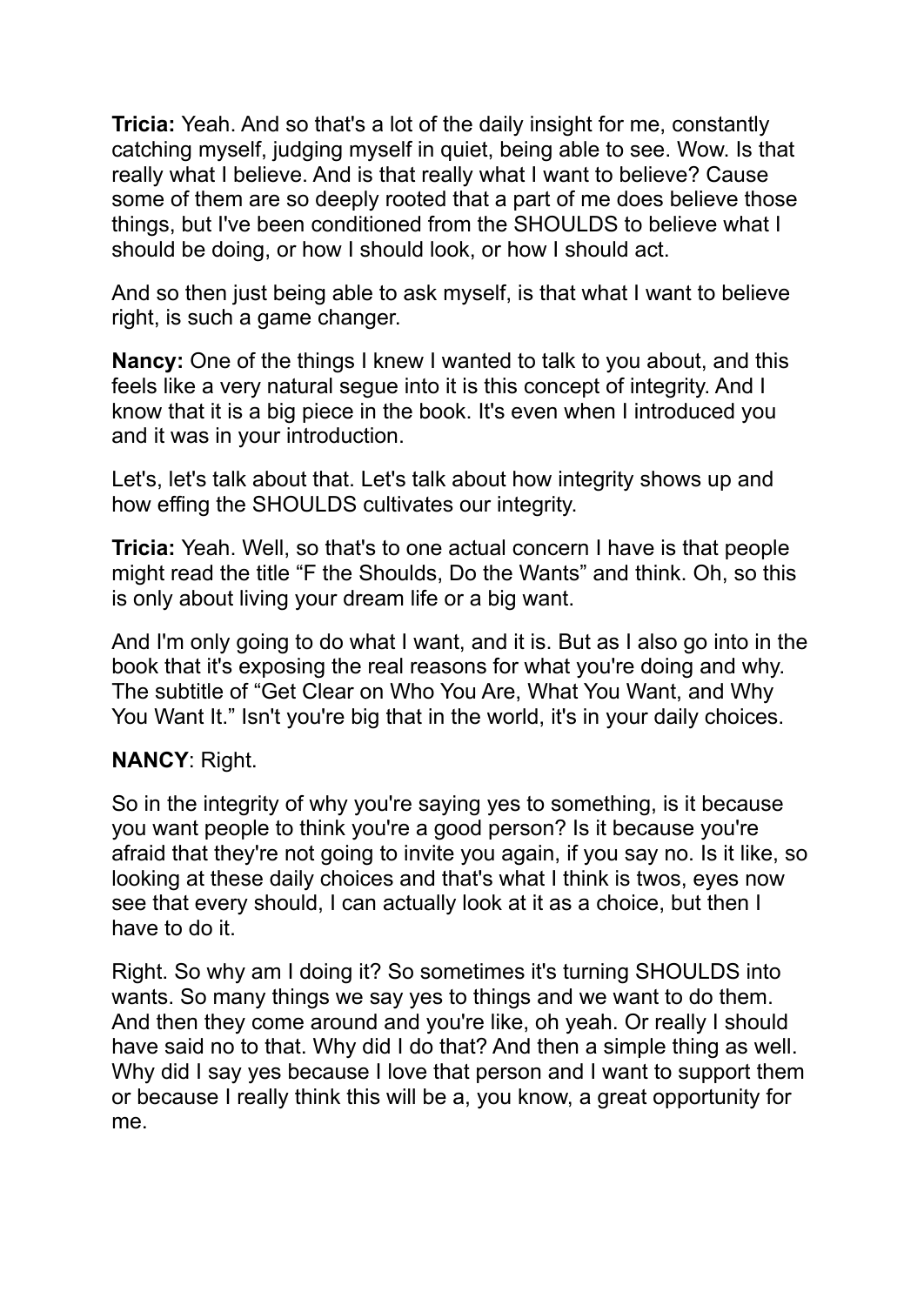And so getting into the why then can turn it into a want. Or seeing how will that make me feel? Why are you doing the things in your life and your business and your relationships. And so then when you're clear on why you're doing them and you're making the choice. Yes, I do want to do this, then you are always aligned and an in integrity.

And nobody has to guess about you, or I don't know if she's just doing that cause she's nice or this. I have found with like people pleasers. I don't trust them because they always say yes. So, is this actually something that they actually want to do? Or they're just afraid to say no, And because I'm always living with my wants, like the other day, a mom that was living up the street, they're like moving into a house, they're doing lots of lawn care.

And she was like, yeah, do you want to have the girls over to play? My girls in their front yard. And she thinks that's busy, but then she's constantly distracted. She's not getting work done. And I said, can I kept saying, can I just bring your kids down to my house? Oh, don't do that. No, no, no, no. I don't want you to have to do it.

And I'm like, okay, but like, this is, you know, why don't you just let me bring the kids down to my house, even for a little bit. Are you sure? And I was like, I will never offer to do something unless I actually want to, I'm not doing this because hope, you know, I want you to like me, I'm not doing this because hopefully one day you'll pay me back.

Sure. Of course that'd be nice. But I can only say yes to things in my life. If I'm fully on board, I'm not going to feel resentful. I'm not going to ever. And then if I could be like, oh my gosh, why did I say yes to this a little bit later to remind myself, oh, right. Because you want to, blah blah blah, it feels good.

And then also be like, okay. And I'm ready to send the kids back now. You don't do it just, but like, it makes me feel like I'm always living of integrity because I always know why I'm doing things and it's not just to get something in return. Of course that'd be nice. But. I have to feel great about what I'm saying yes to.

**Nancy:** Yeah. I mean, I, and this is a, you know, there's so much alignment here for you and me that I wrote a lot about this in my book Setting Boundaries Will Set You Free and this whole idea of when we say yes, but we really want to say no, how do we really embrace the no, and make sure that yes is coming from desire.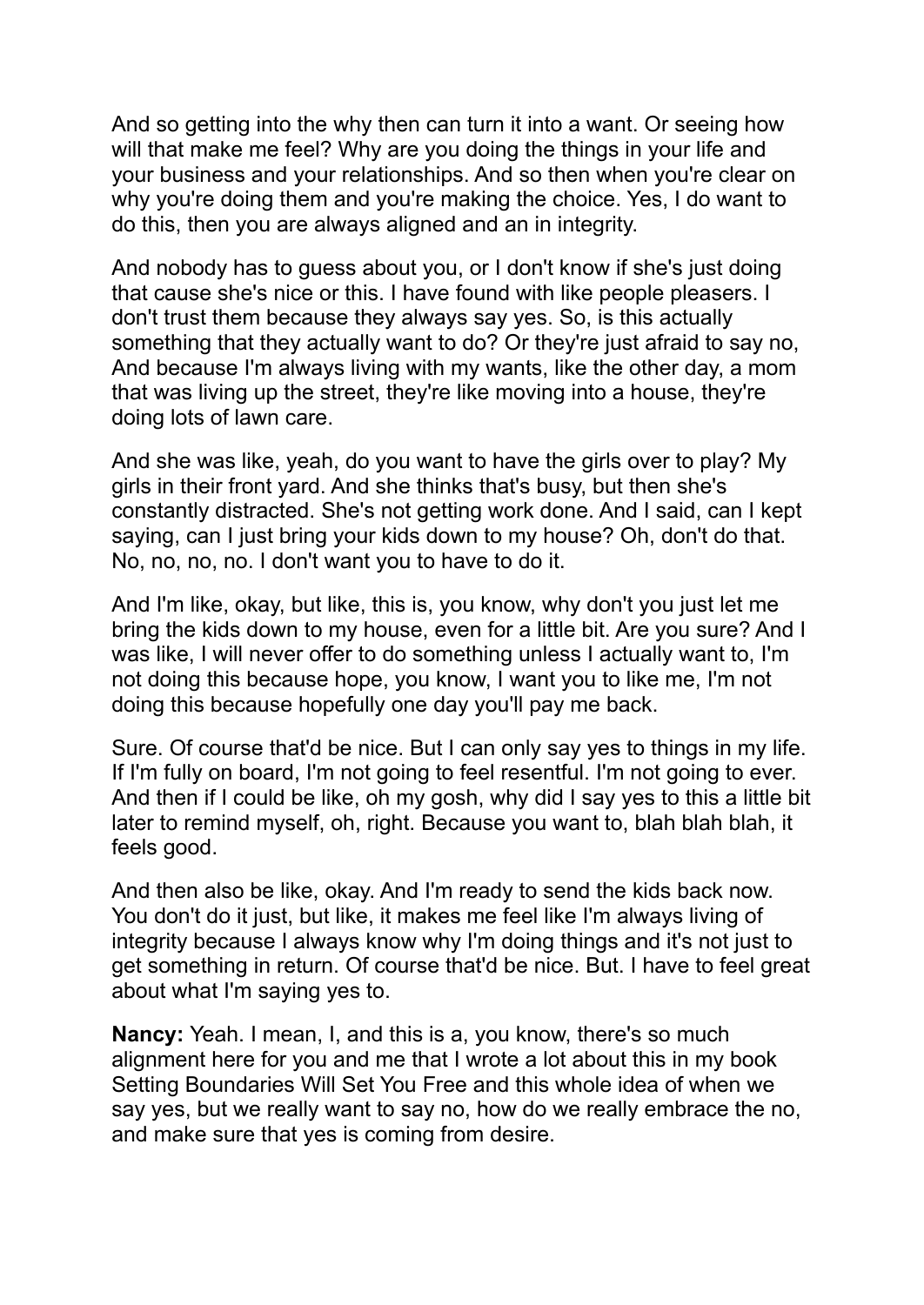And that ultimately the goal is not that you're setting boundaries every single day, but you're living in such alignment with your own truth, in integrity, so that you are constantly making choices from what's true. And that ultimately is, you know, that's the goal here and it sounds very similar to what you are saying, too.

**Tricia:** Yeah, totally. And that's, I mean, I think the term boundaries becomes scary to some people. I feel like when I hear boundaries, it's like all of a sudden you've taken a large fence and, you know, blazed it down, your wall and all.

And it's, it's not, it's almost as if it's opening windows to yourself. Hm, how does this feel? What will this do? And am I available for this at this time? Like, there's a big chapter in my book. I had to learn the lesson of boundaries. And this was before, you know, the term was being thrown around and people were writing books about boundaries.

Well, I didn't know. Yeah, the chapter in my book is, yes to you. And that was my version of boundaries. which it is, now it's her views. But like, I didn't have the term boundaries. It was just realized that I, I ran away to India. Again, this is another time of my life. I gave everything up.

This is I given I'd created a new life for myself as a joyologist to the stars. I was given that title. So during that year where I was saying, I didn't know what I was going to do when I was like, how am I going to shake people up? I did a lot of work on myself and a lot of inquiry. And I ended up making a position to go back on tour because that was the world I knew.

I was like, I'm going to take care of the artist. And so that they are in integrity like that. So it ended up turning into, because I saw that most people are afraid to talk to these people and be real with them. And so again, they're unhappy and they're saying, yeah. Well, how can we take the parts of your job that's your dream, but maybe, oh, you don't love doing all of these interviews. Well, why would you do them? And also maybe you don't do as many or we create days or schedules. So anyway, there was so many different varieties of that work that I did. For artists. And I had, I made up a job. It was amazing.

I was still touring the world. I loved my life. And I also then was exhausted when the cycle was going to come to an end. Cause I would be booked for a year to nine months or it would be different times, you know, 2 months, but some of them were 18 months, And I loved it. But one, one was coming to an end and I had just created this big thing.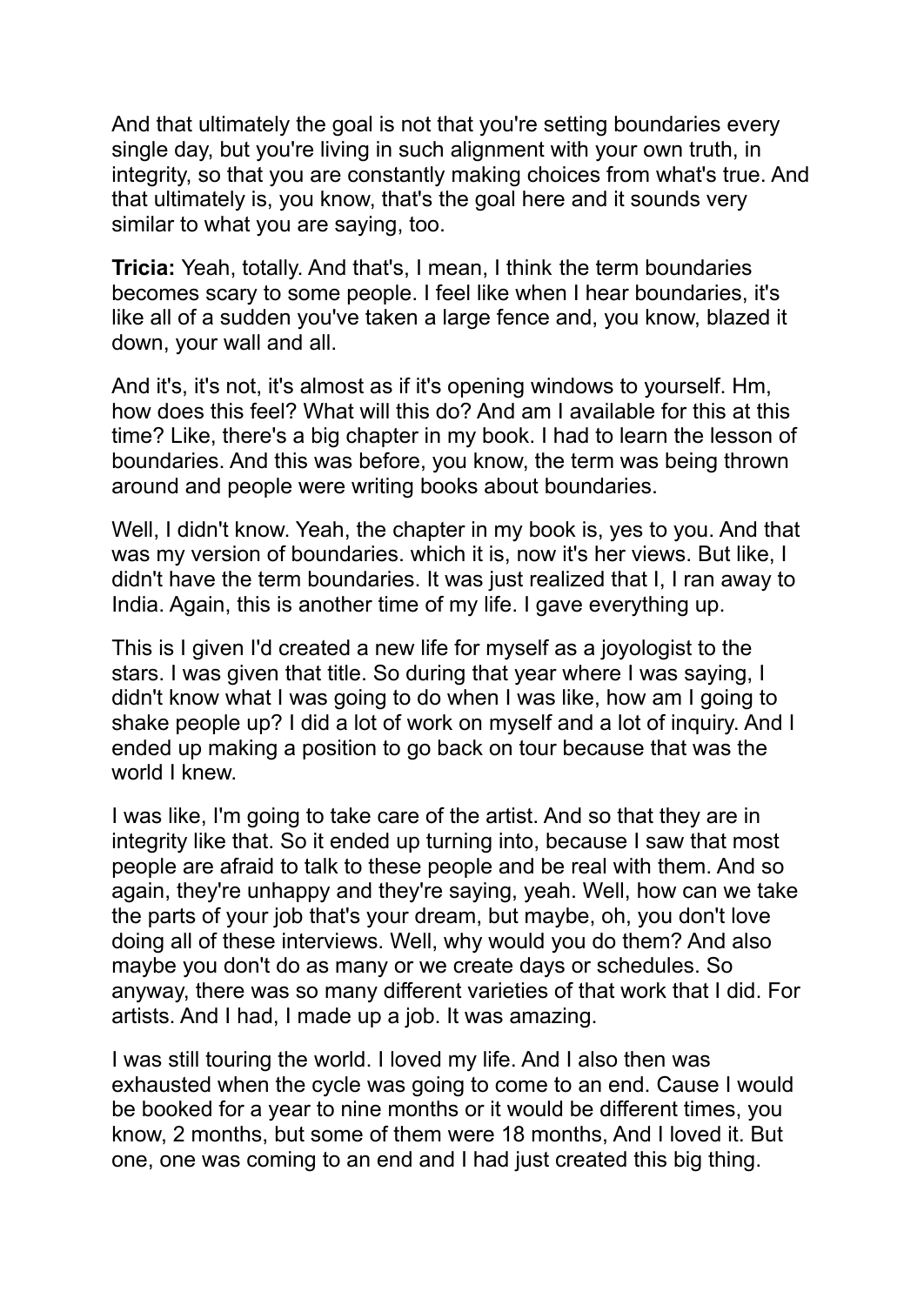I was so, I need time for me. And I couldn't imagine myself being back in California. It took me going, running away from my life to do this, but basically, I'm going to go to India. I don't know what I'm going to do next. Maybe, I'll start writing a book of then. I had started blogging.

I just, you know what, I'm going to go to India and you can get a six month visa. So I gave all of my possessions up. I was preparing for this. I'm going to India. I don't know I'm going to go for at least six months and then maybe just go somewhere else. Cause this is like a new chapter of my life. And the day before I was leaving, somebody threw me by a party and somebody asked me, what is the thing you're most excited to do in India?

And I was like, to not be around anyone I know. And I didn't know that, like he asked me that and then I that came out of my mouth and I was like, what? I went to India and it was amazing. I only ended up there for, I think, two weeks and I came back, but I realized what I wanted to go to India. Like I wanted to write, I wanted to learn to run and I wanted to be at a beach.

So I, I did start, it had nothing to do with India, even though I did love India and there were so many things, but it, it really had nothing to do with India. So I ended up coming back. But what I realized is I was so afraid. I didn't have grief any longer to hide behind. Like that year.

I learned so many lessons of being able to even have a choice. Cause now it was no home and not on tour anymore. Cause it also was like, if I'm on tour then by I don't do anything in the oh I'm home. So then yes, I sure go can go to your party now because I'm home. So it's basically like if I was in town, I said, yes.

And then I was on tour and I didn't have, so I also had this new, I actually have choices. Ah, people think I don't have people see that I don't have a job. So they're asking me to do things, but I don't want to. I just want to stay home. And again, and again, I just wanna stay home and read or, whatever.

So it was this big confrontation that I had to learn that lesson.

**Nancy:** Yeah. Learning the lesson of, you know…

**Tricia:** …flying to India and giving up.

**Tricia:** To realize that I was afraid to say no to someone asking me to go to their concert. Right. Like how dare I, I must not be a good person.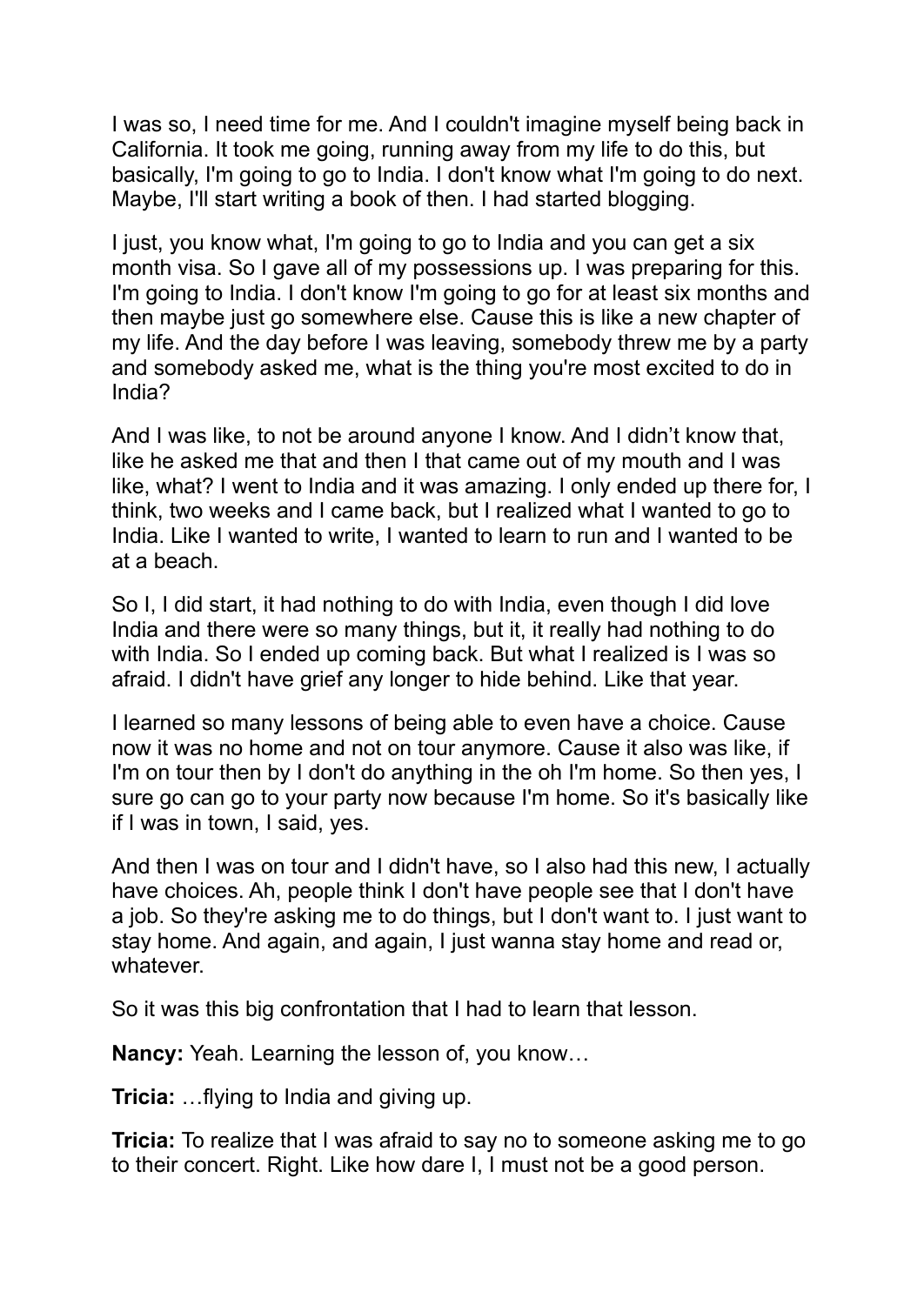**Nancy:** Right. And what I have had so many clients say to me over time is, I wanted to say no, but I didn't have a good reason.

And the fact that we don't need a reason, we don't need an excuse. We don't need a song in a dance. We get to say no.

**Tricia:** Yeah. And I did I ended up the first time I was like on us. Cause then I moved back somewhere, but it was sort of outside of LA and I didn't have a car, but my best friend who lived in the same town and was like, you can use my car anytime you want.

So I technically did, but I was like, sorry, I can't go because I don't have a car. But then even after like a week that layered on me. And so I finally had to like be honest and I was. I would love to, but I have plans with myself tonight. That's what ended up being my response. And this was over a decade ago when, again, we didn't really…

**Nancy:** know.

Right. Exactly. Right. We didn't talk

**Tricia:** really. Yeah. So, but yeah. And then I also had to learn a lesson harder than that, of being able to have, for me to say no to thing that were awesome opportunities, but I just didn't have any space because I was ending up so burned out. But I ended up with IVs attached to me with rock and roll burn out, like, oh, you have reached burnout when it's like, you would hear if people like, yeah, because I was doing so much awesome things and loving my life so much and saying yes to so many things I wanted to do.

So I then had to learn the lesson of, oh man, I have to say no to things that I do want to do?

**Nancy:** Mm. Yeah. And you know, and that's where all of our choices are ultimately cumulative.

**Tricia:** So I've got some I've had some great learning lessons that you will get to read.

**Nancy:** That's the best, that's the best. And so how long has it been that you've actually been totally off the road and doing, and you know, doing your own thing?

**Tricia:** 2013 now was my first year off the road, which that, again was a hard choice because I still loved what I did, but I knew that I wanted to be a mother. And so I knew that if I wanted to be a mother, I would need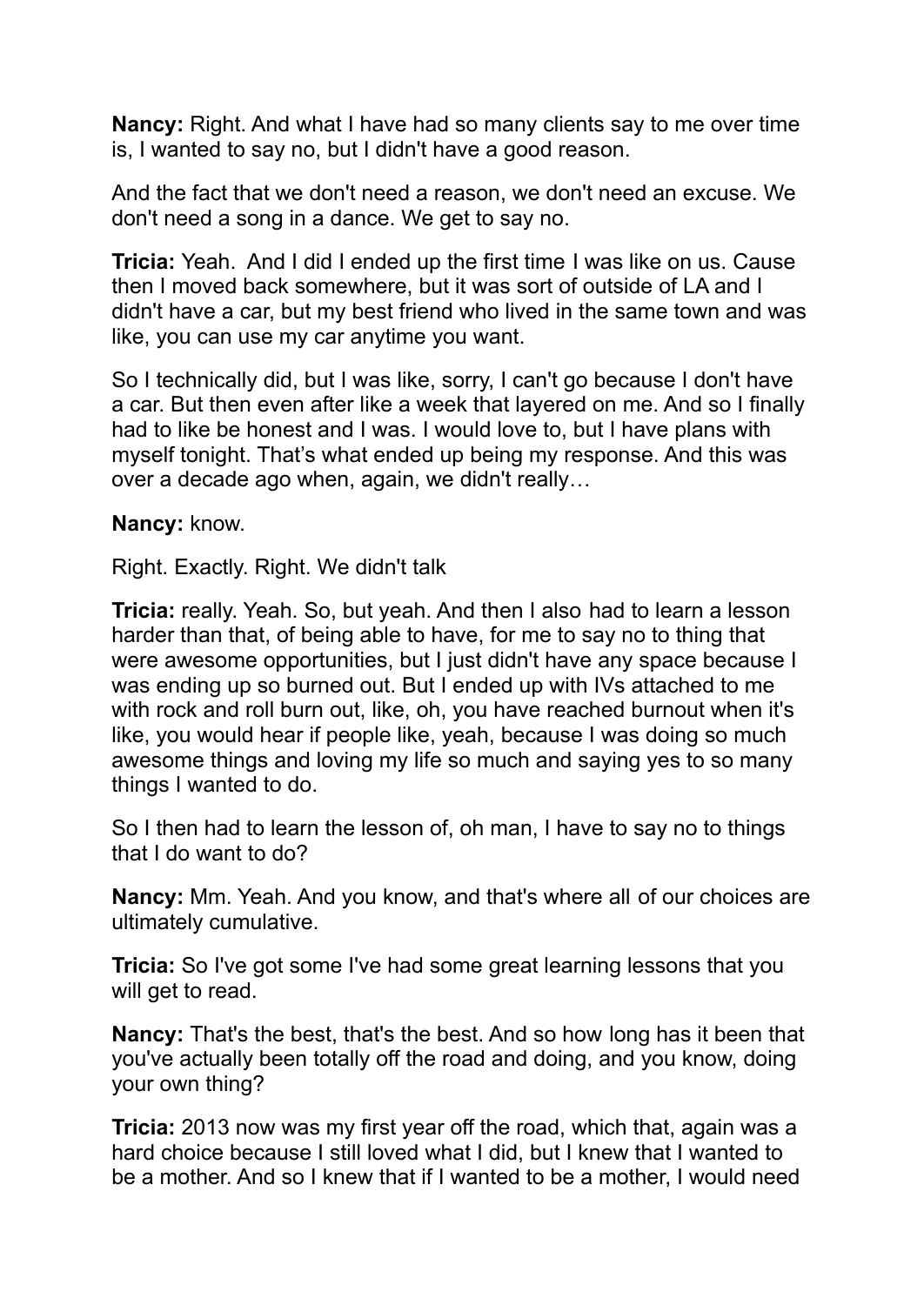to create a life to make space for that. And so that was, again that was something, it was that first year of being off tour was really challenging.

I would see people touring and I would be like, oh, I wish. And then again, be like, what does this mean about me? That I'm not on tour? Because people know me as the touring this, so am I not as this enough? Or, you know, so that was confronting too. And then having to be like, wait, why did I make this choice?

What am I doing? Even when I didn't really know my next step either, that's another thing with me in life that I have often stopped things, knowing it was time to, without actually knowing what was next and being able to sit with that "I don't know" space myself. And for other people. Cause I realized other people were very uncomfortable with me not knowing what I was going to do.

## **NANCY**: Right.

**TRICIA**: And they would be, LIKE that year I took off to work… So what are you going to do next? Blah blah, blah. I don't know. And that, that time I had saved money up. So I was able to live for six months without working. I was allowing myself to figure out how I wanted to now put this work that I had created into the world in different ways.

And I loved every day of that, because again, Oh, this is awesome. I can just wake up and go to yoga when I went in the farmers market, but other people would want to be like, you should be doing something. What's your goal? What's your timeline? What's your this? And I was like, well, enjoying my life feels great.

**Nancy:** Yeah. It's interesting. Again, like so many parallels and resonance, I feel with you around this, I was. I was the event director at Hay House for 12 years. And I was touring the world with all the authors, producing all the live events. And I probably wasn't on the road as much as you were, but one year I was on the road for like, you know, over 200 days in one year.

That's a lot, it's a lot. And, you know, I had a, and the job itself was very prestigious and, you know, I was very identified with my position and the name. And my parents could say she's doing this and all of that. And then when it came time for me to leave and go out on my own, you know, it was not only the big shift for me and really stepping into center stage of my own life, but then watching how everyone around me expressed, or not everyone, but those around me who did express discomfort, almost like vicariously for me. It's an interesting dynamic to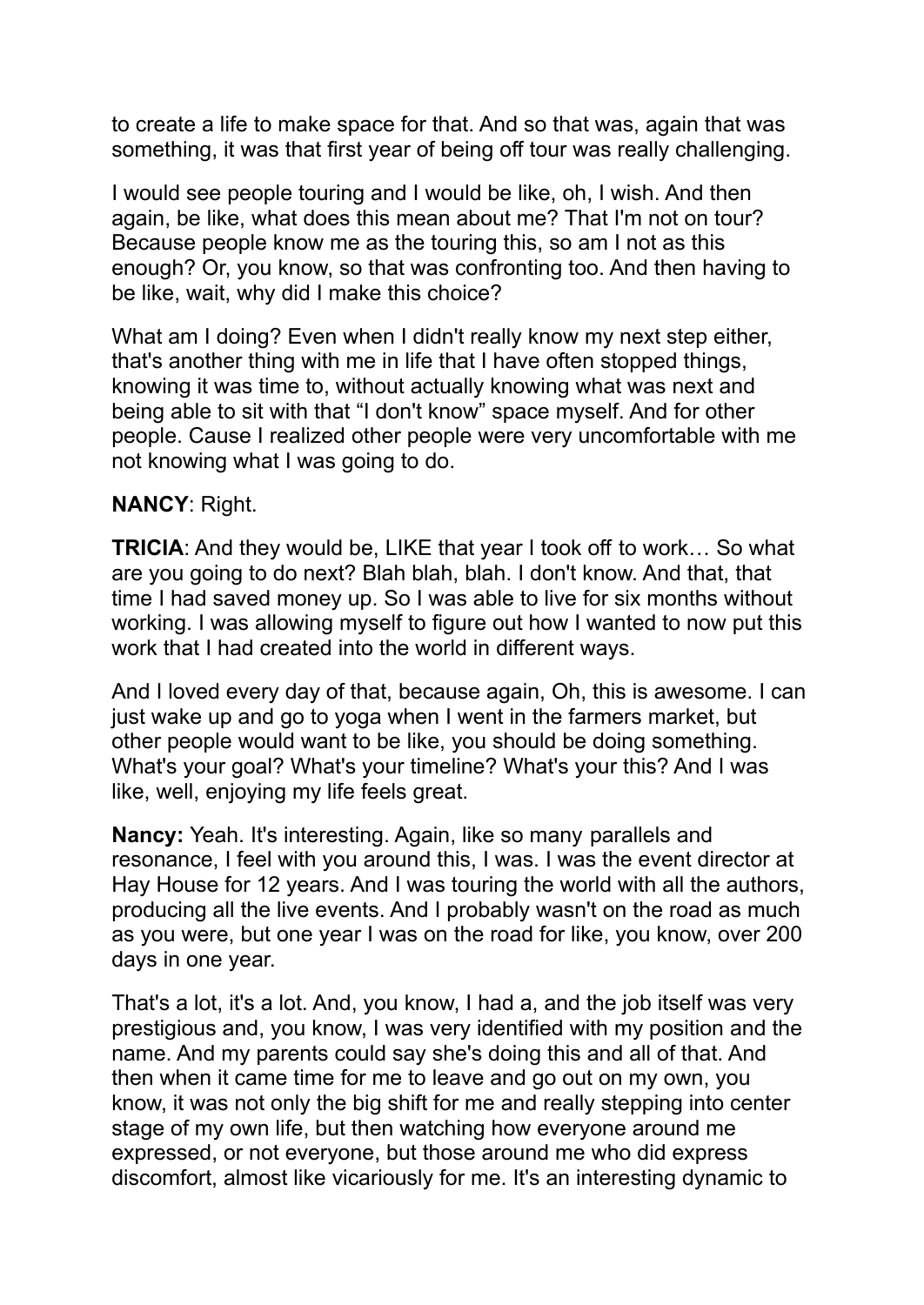them, for me to, you know, sort of double down, on what I'm doing, because it's what I desire.

**Tricia:** Yeah. It's, it is. It's really interesting. And that's even when I, when I quit sound, because that was my agreement, I really identified because being a female sound engineer, that was very rare.

And it was very hard to break into, but then it also is even as a successful one, when I got judged and things, you know, and those were a lot of life's lessons too, that are in the book that I learned from making it in that world, or just, you know, trying to push through that man's world. And so then I really identified with being Tricia, this rock star sound engineer. And it was challenging. And even though I went back on the road in this new position, right? So to many people now, and people probably listening to podcasts, how cool she made up a job and they named her a Joyologist. That sounds amazing.

But to a lot of people on the road, even managers and agents and flat out, I was a joke. She's a what? She thinks she's doing what? And even though they could see. Wow. Oh my gosh. I can't believe how different so-and-so is on the tour. You can tell that she was making a difference. There was still a part of them that like rolled their eyes at me or was just like, oh, well she just makes the smoothie.

So I guess that's it like, they didn't want to pay attention to the actual, mind work that we were doing. It was an interesting thing. So also having to come back and to constantly be like. What am I, what do I believe? What do I want? Why am I doing this? You know? And so even when you're living your dream and like making amazing things happen like that, there are gonna people be people judging you.

And so that comes to, like I said, that's a lot of us judging ourselves, but there are. Yes. Yeah. Outside people that are going to judge us or showed us and question us. And so to realize again, to come back to, but what do I believe about myself and what do I want to believe about myself and what I'm doing?

Even if that's taking a break because I don't know, because the things that I was doing are no longer making me come alive anymore.

**Nancy:** So. So much of the book feels like you are empowering us to be our own Joyologist of our own life.

**Tricia:** Yeah. Yeah. And it's, I mean, I, I share a lot of personal stories in a way to be expose.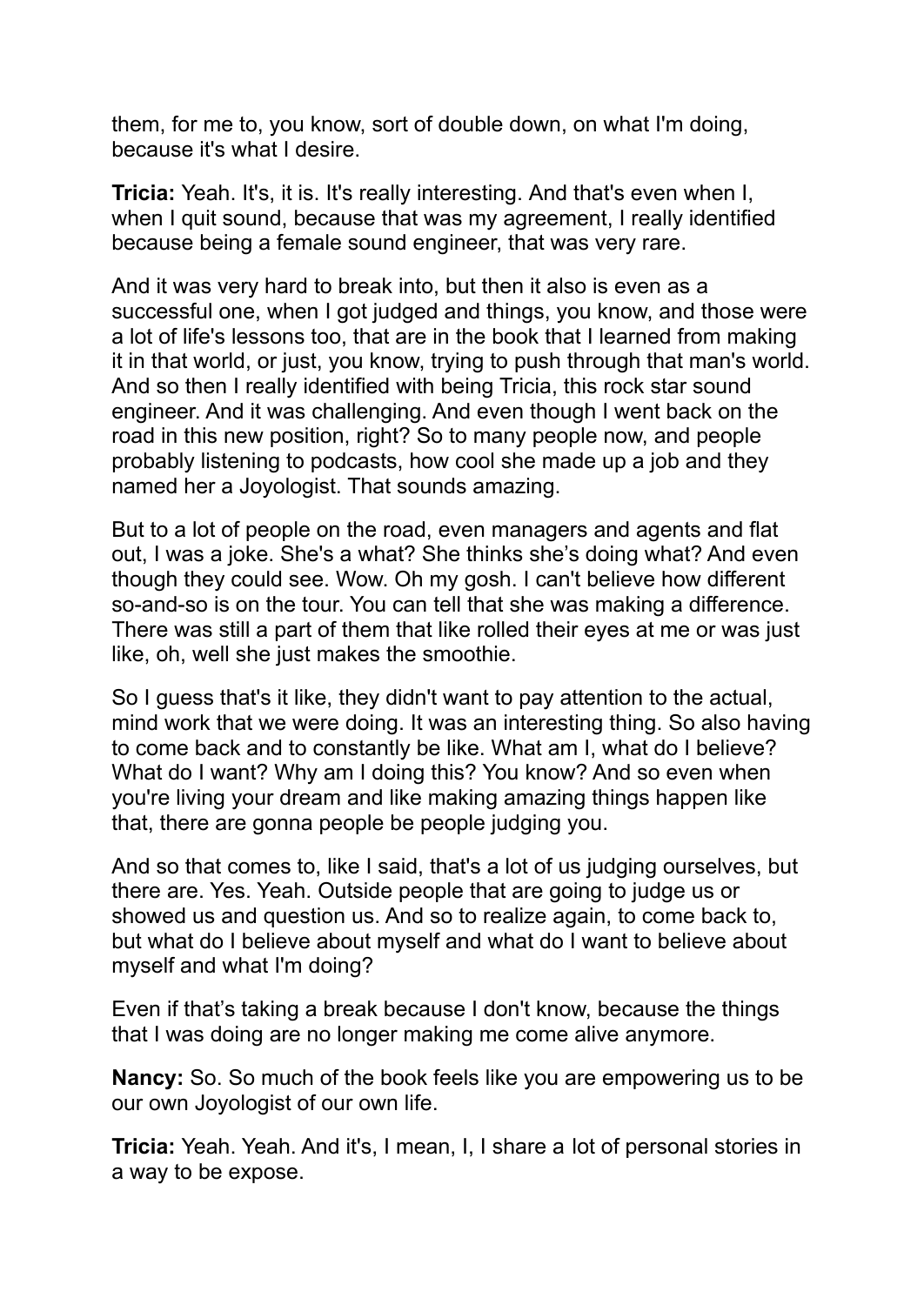Like how you, you know, obviously we have lived different lives, whoever we are, but like, to be able to hopefully see deeper into, cause it's easy to be, oh no, I don't live by SHOULDS and this, and to again, to look at these deeper implications of stuff, but yeah. To be able to have you giving permission to yourself, to be yourself, And to live your life and to say yes to what you want to say yes to and say no to what isn't fitting.

And it's also, this is a daily thing and choice, and I'm clear in the book constantly teaching you to also be more compassionate with yourself, because I think too, that often. Even in personal development world or wellness and stuff, it can almost like, oh, you're, we're on the pursuit to, you know, better ourselves to be more connected to ourselves, to do these things which are all great.

But then often there can be piling shame or should on ourselves because I didn't get this yet. Or, oh no. I just caught myself judging myself. I haven't not good enough yet in that there's a lot of compassion in the book where I'm like, Hey, these are things that are going to struggle with for likely the rest of your life.

You just get better at catching them. And so, again, Give yourself love and compassion when you catch it. But the SHOULDS are not your fault, that there are things that have been programmed into you and that we have to fight daily sometimes in every moment to reclaim ourselves.

**Nancy:** Yes. Just yes. Yes.

Yes. So the book is available now F the Shoulds, Do the Wants. Where, where shall people go to grab it?

**Tricia:** Yeah, well, it's available all, I believe places that you can buy books. But if you want to go to online to Ftheshouldsdothewants.com there's links there to all the booksellers. And I also have pre-order bonuses. And even though if you're getting this after the date, those bonuses will still be available for you.

So yeah, go to Ftheshouldsdothewants.com and I can show you all the different places that you can get it. But yeah. Hopefully you can find it in your favorite bookstore.

**Nancy:** I love it. I'm so excited for you. I'm so excited for this expression of yours to be out in the world. Thank you so much for joining us.

**Tricia:** Thank you. Yeah. I mean, it's, it really feels so special because like I said, this is something. It's most of my entire life. Like even when I